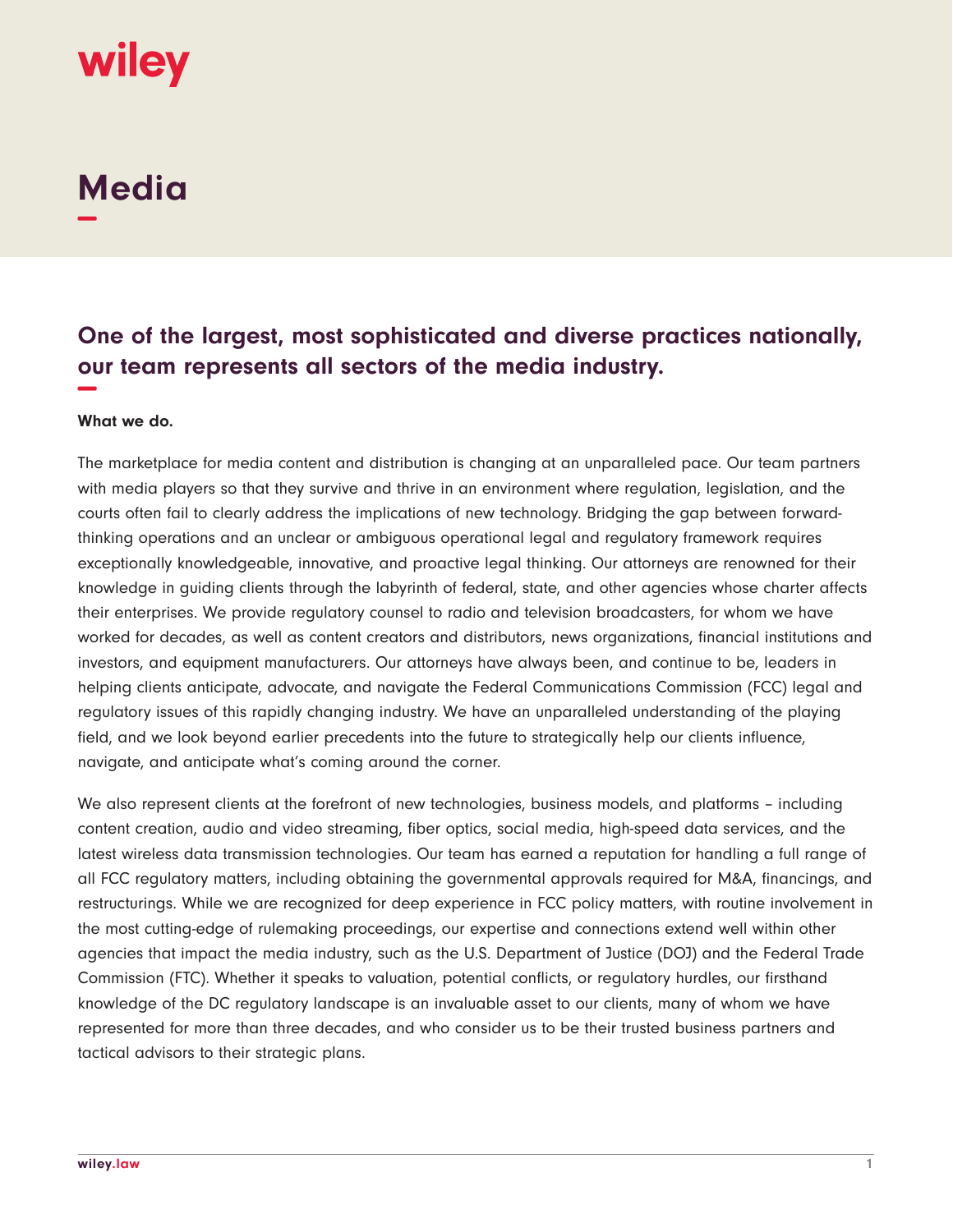#### **Why we are different.**

Our team has served as "go-to" counsel on scores of high-stakes media transactions and regulatory matters for some of the largest companies in the world, as well as innovative startups. As a top team in the country, the volume of media matters we handle annually allows us to develop a deep and diversified understanding of the multifaceted issues involved, all with the practical needs of our clients in mind. This depth of knowledge enables us to deliver legal and policy services to our clients more efficiently, because we don't have to "reinvent the wheel" every time we undertake a new matter. In addition, we have daily contact at all levels of the FCC, thus navigating and advocating positions for our clients, participating in the most cutting-edge rulemaking proceedings, and providing clients with strategic insights and information that could impact their business.

- With long-standing government relationships, we can call someone in virtually any agency that impacts the media industry to get our clients the answers they need when questions or uncertainties arise.
- Our lawyers have been appointed to FCC and FTC advisory committees, sought out for speaking engagements on numerous panels, and invited to testify in front of Congress. This combination of access and insight is invaluable to our clients.
- Our team represents media companies, from the largest to the smallest nationally, on a whole range of issues each and every year in connection with some of the most complicated FCC and FTC issues. Given the breadth of our client base and the volume of matters we handle, our deep bench of talented junior associates has significant experience and adds real value to clients at lower rates.

As practitioners we strive to be strategists, to stay ahead of the curve, and to serve as a resource for our clients looking for meaningful advice and practical answers.

Our areas of focus include:

- Mergers, Acquisitions, Restructurings, and other Media Sector Transactions
- FCC Regulation
- Media Ownership
- Multichannel Video Programming Distribution
- Content Acquisition and Licensing
- Content Distribution
- Content Regulation
- Newsgathering and First Amendment
- Advertising and Marketing
- Broadcast Technical Facilities and Engineering
- Closed Captioning, Video Description, and Equipment Accessibility